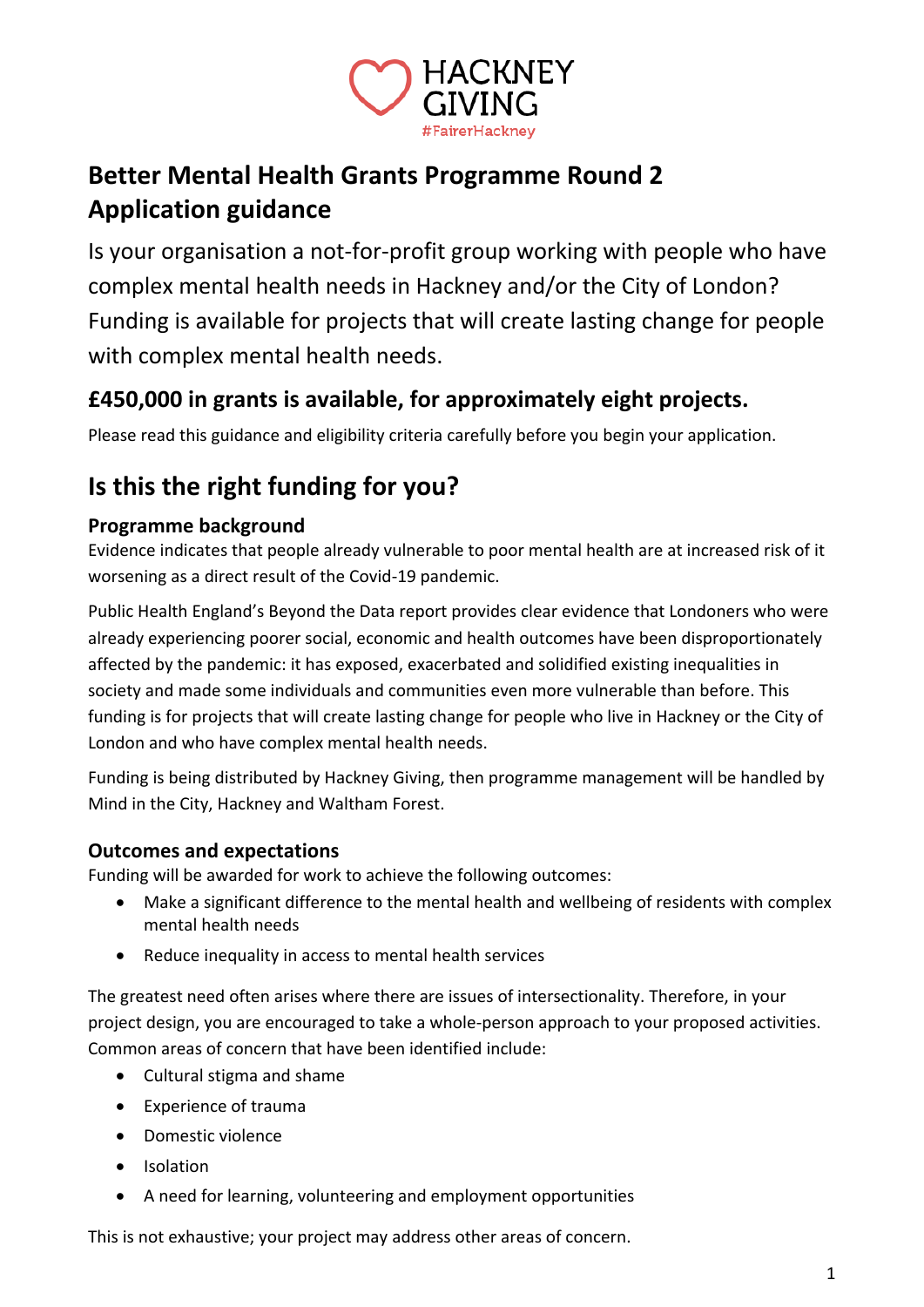You can decide what activities you will do as part of your project to contribute to the outcomes listed above. You will need to describe what you will do in the application form.

Priority will be given to proposals that can demonstrate that the provision will have a long-lasting impact. In addition to the impact on individuals, your project may have an impact on their families or the wider community.

For the duration of the grant, all providers will benefit from being supported through the structure of the City and Hackney Wellbeing Network, which is run by Mind in the City, Hackney and Waltham Forest.

## **Funding available**

The total available for distribution is £458,611, via approximately eight grants. Although there is no formal upper limit on how much you may apply for, please note that we do not envisage awarding any grant more than £80,000. Smaller projects that can make a lasting impact are also welcome.

## **Priority populations**

This funding is part of a wider programme, developed by Public Health England (now the Office for Health Improvement and Disparities), which identified over 30 priority groups to consider when working to tackle mental health inequalities. Feedback from local partners via the VCS Assembly has highlighted eleven groups with comparatively high levels of mental health need, which are a priority for this funding:

- Refugee and migrant communities, especially those with no recourse to public funds and where there is additional complexity
- LGBTQi+, including LGBTQi+ migrants with mental health needs, the Trans community, domestic violence and the need for safe spaces.
- Families experiencing poverty
- Homeless people
- Older adults, especially those who are socially isolated
- Disabled people
- People with a learning disability
- People with long term conditions
- People who are digitally excluded
- African and Caribbean communities
- Other ethnic minority communities. Provision for other Middle Eastern, Eastern European and Latin American communities have been highlighted as gaps, although there are likely also others.
- Young People

This list of populations is not exhaustive and it is likely that there are other groups with high unmet needs relating to mental health. Therefore, proposals supporting the needs of other groups are also welcome. The Public Health Team, Mind and Hackney Giving recognise that the available funds will not be able to address all needs in Hackney and the City.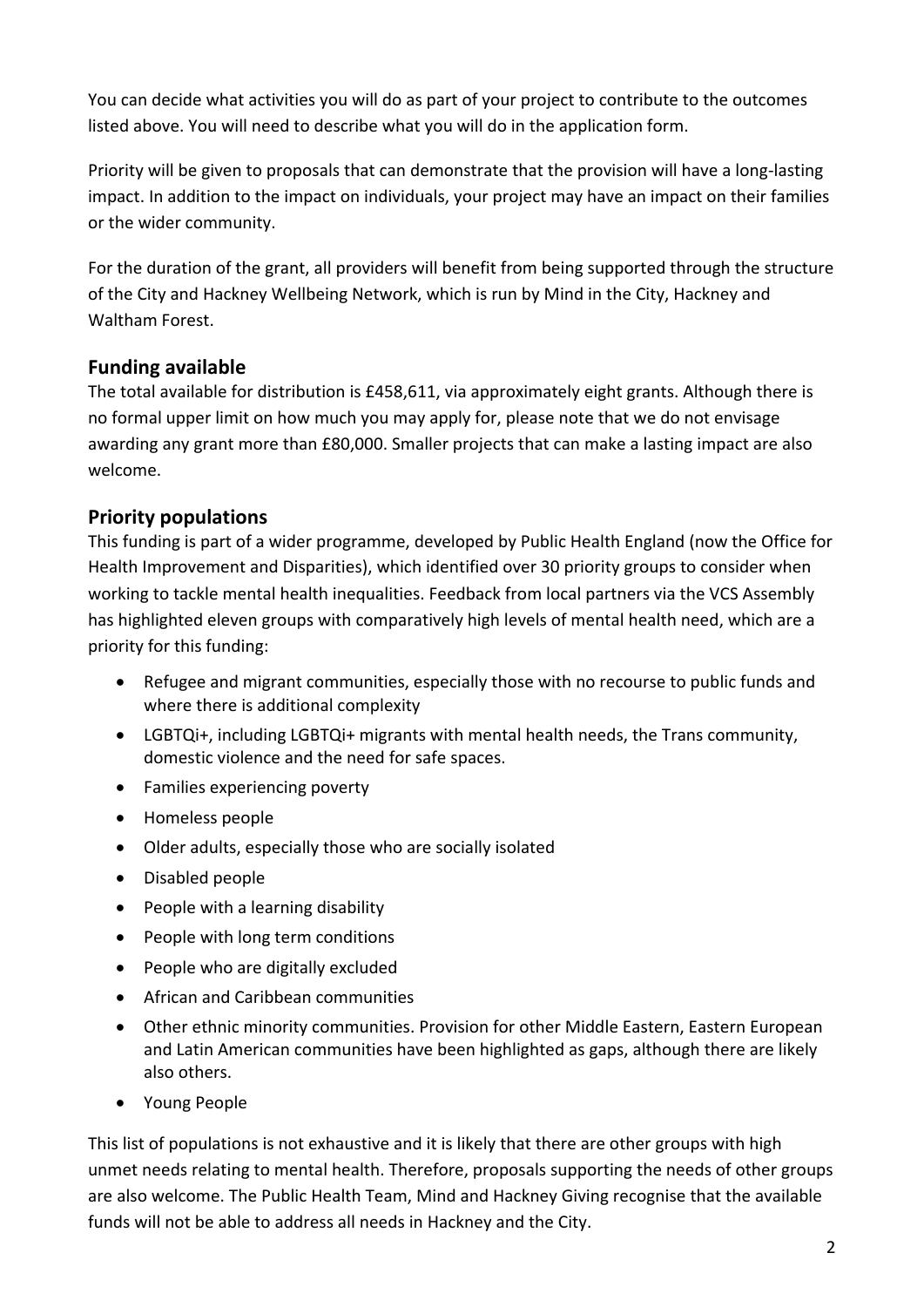## **Eligibility and repeat applications**

This funding is open to organisations that are not already part of the City and Hackney Wellbeing Network and did not receive funding through Better Mental Health Grants Programme Round 1 (also known as the Wellbeing Network Expansion).

To be eligible for a grant, your organisation must:

- Work in Hackney and/or the City of London
- Have a formal constitution or governing document
- Be constituted to be not-for-profit
- Have a turnover of under £300,000 in its last financial year
- Have at least two people on its Board of Trustees or Management Committee
- Not be in overall financial deficit
- Have a bank account, requiring at least two signatories
- Be able to declare that all bank account signatories are unrelated (by blood or marriage) and living at separate addresses

Your proposal must:

- Be for a project operating in Hackney and/or the City of London
- Not be for the benefit of a single individual

Applications are welcome from all eligible organisations.

Your proposed project should be additional to any work previously funded. This can include increasing your organisation's capacity so that you can do more of an activity that is already running, extending an activity that would otherwise finish or restarting provision that has ended, as well as proposing a wholly new activity.

#### **Partnership working between organisations**

Applications from consortia/ partnerships are welcome. The lead partner will accept the grant and manage the funding. A project can have only one lead partner but there can be more than one delivery partner.

The lead partner should be the organisation making the application and should be eligible according to the criteria above. All delivery partners should be formally constituted, not-for-profit groups with a turnover less than £300,000.

#### **Project start and end dates**

Projects can start from 1 September 2022. Projects must end by 30 June 2023.

It's up to you how long your project lasts within this timeframe, depending on what you want to do with the funding.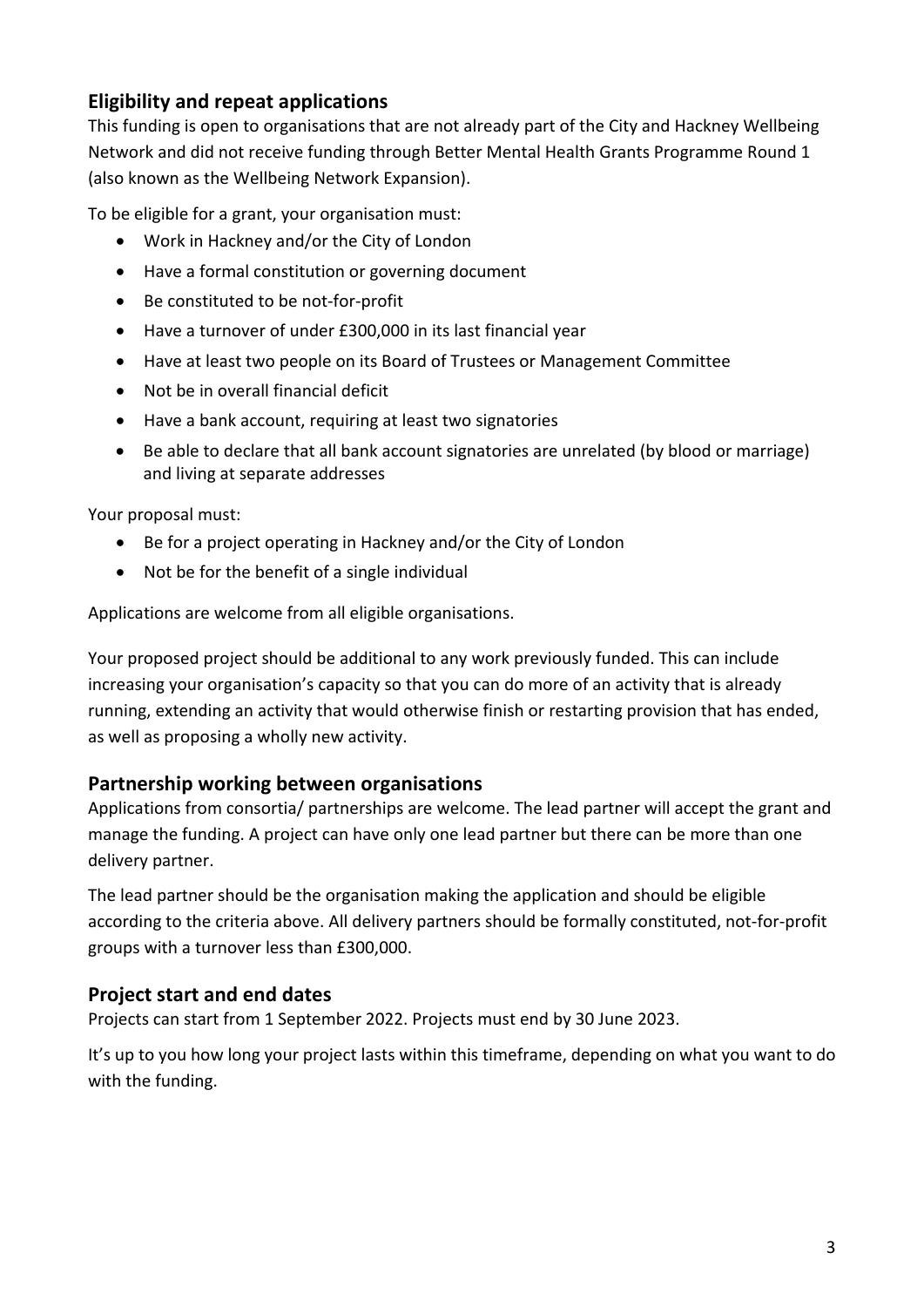## **How to apply**

#### **Application process**

The application form is in Microsoft Word format. A plain text version that is compatible with screen readers is available on request.

Please send your completed application form in .docx format via email to [applications@hackneygiving.org.uk](mailto:applications@hackneygiving.org.uk) along with the supporting documentation detailed below. We are unable to accept postal copies of the form.

Please meet the application deadline (shown at the end of this document). In the interests of fairness, late applications cannot be considered.

**Please note:** If you have any technical difficulty with the form, in the first instance please contact us for advice. If you are short of time and cannot contact us to resolve the issue, please submit your answers to the questions in a plain text email. Be sure to answer all questions including those with tick boxes.

## **Supporting documentation**

Please attach electronic copies of the following documents with your application:

- Your organisation's constitution
- Your organisation's most recent set of accounts or financial statement approved at your AGM
- Proof of the bank account that you will use to receive any grant from Hackney Giving
- Your organisation's equal opportunities policy
- Your organisation's safeguarding policy/ policies.

#### **Help available to prepare your application**

Hackney CVS is running several online "How to Apply" sessions. Please see the [Hackney Giving](http://www.hackneygiving.org.uk/) website for details. These workshops will explain the programme in more detail and cover how to complete an application.

In addition, Hackney CVS Organisational Development specialists can give you one to one support on completing an application. To book a one to one support session, please go to: <https://outlook.office365.com/owa/calendar/HackneyCVS@hcvs.org.uk/bookings/>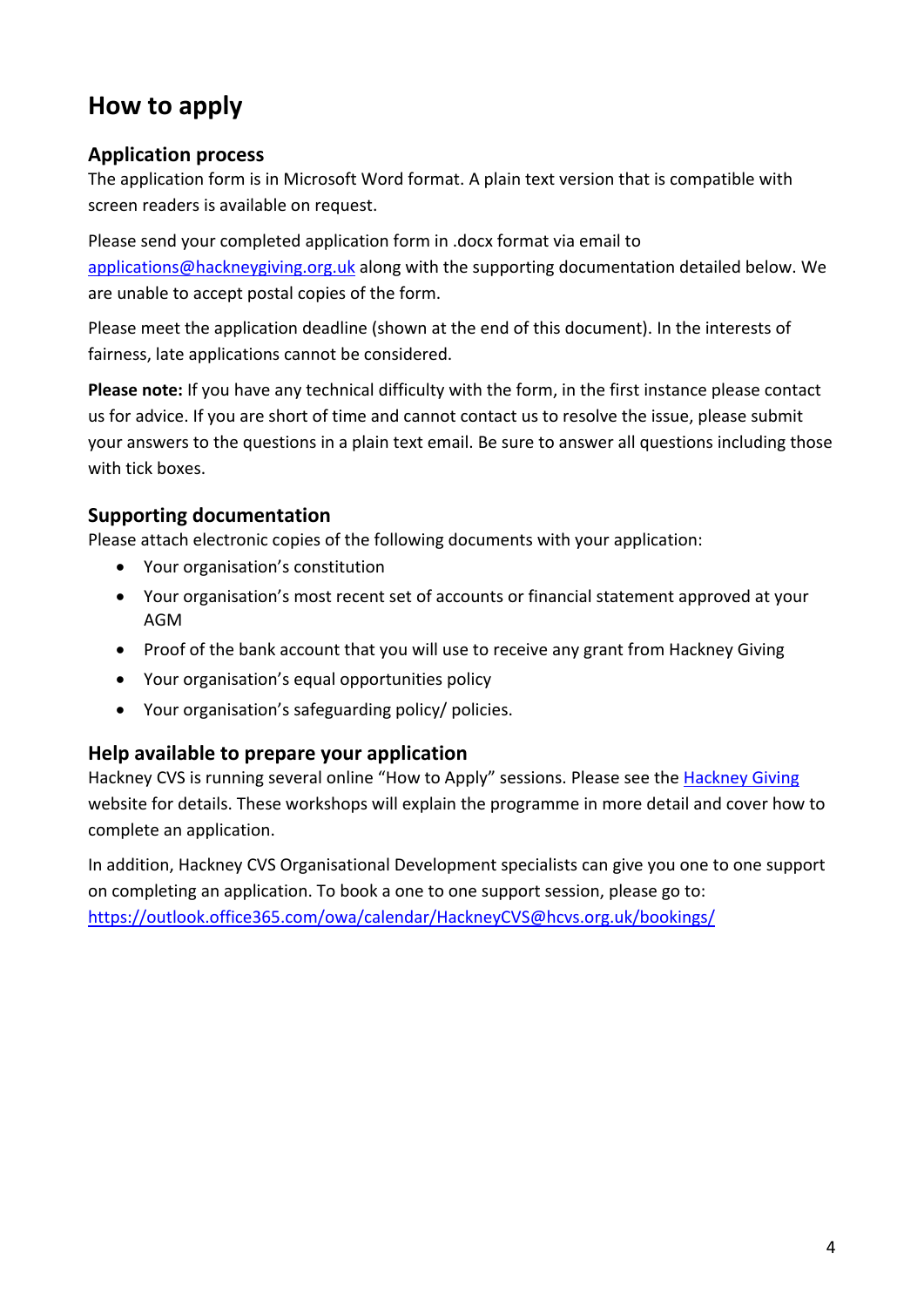## **Running a funded project**

The application process for this funding is being undertaken by Hackney Giving. Subsequent programme management including issuing grant agreements, handling payments and project monitoring will be handled by Mind in the City, Hackney and Waltham Forest.

## **Welcome meeting**

A welcome and on-boarding meeting will be held online in September 2022 for all funded projects.

#### **Ongoing support**

Mind in the City, Hackney and Waltham Forest will be on hand throughout the delivery period to offer support to providers and help to overcome any challenges with implementing funded projects.

All funded providers will be offered the opportunity to attend a 5-day mental health awareness training, to give skills and confidence in mental health support. This training will be hosted by Mind.

#### **Reporting requirements for funded projects**

Projects will be required to submit quarterly reports according to the following schedule:

- January 2023, covering the period from project start to 31 December 2022
- April 2023, covering the period from 1 January 2023 to 31 March 2023
- July 2023, covering the period from 1 April 2023 to 30 June 2023.

Each project will be asked to report on the numbers of service users (including by ethnicity, age, sex and disability status) and the numbers of staff working on the project.

In order to determine whether the funding has achieved its aims of mitigating mental health impacts arising from the pandemic, all providers will need to collect data on programme beneficiaries and their progress. Providers will be asked to use a wellbeing measurement tool (such as the Warwick-Edinburgh Mental Wellbeing Scale (WEMWBS), Patient Health Questionnaire 9 (PHQ9) or Generalised Anxiety Disorder Assessment (GAD7)) to monitor the impact of the projects of participants' mental health and wellbeing at the beginning and end of the project. If required, Mind can assist with selecting the most suitable tool for each project, as well as how to use it.

In addition, each project will have its own set of Key Performance Indicators (KPIs) to report on, which will depend on the nature of the project. You will also be asked to write a summary of project progress.

Mind will provide training on how to use the monitoring spreadsheet and can offer support to complete it as required.